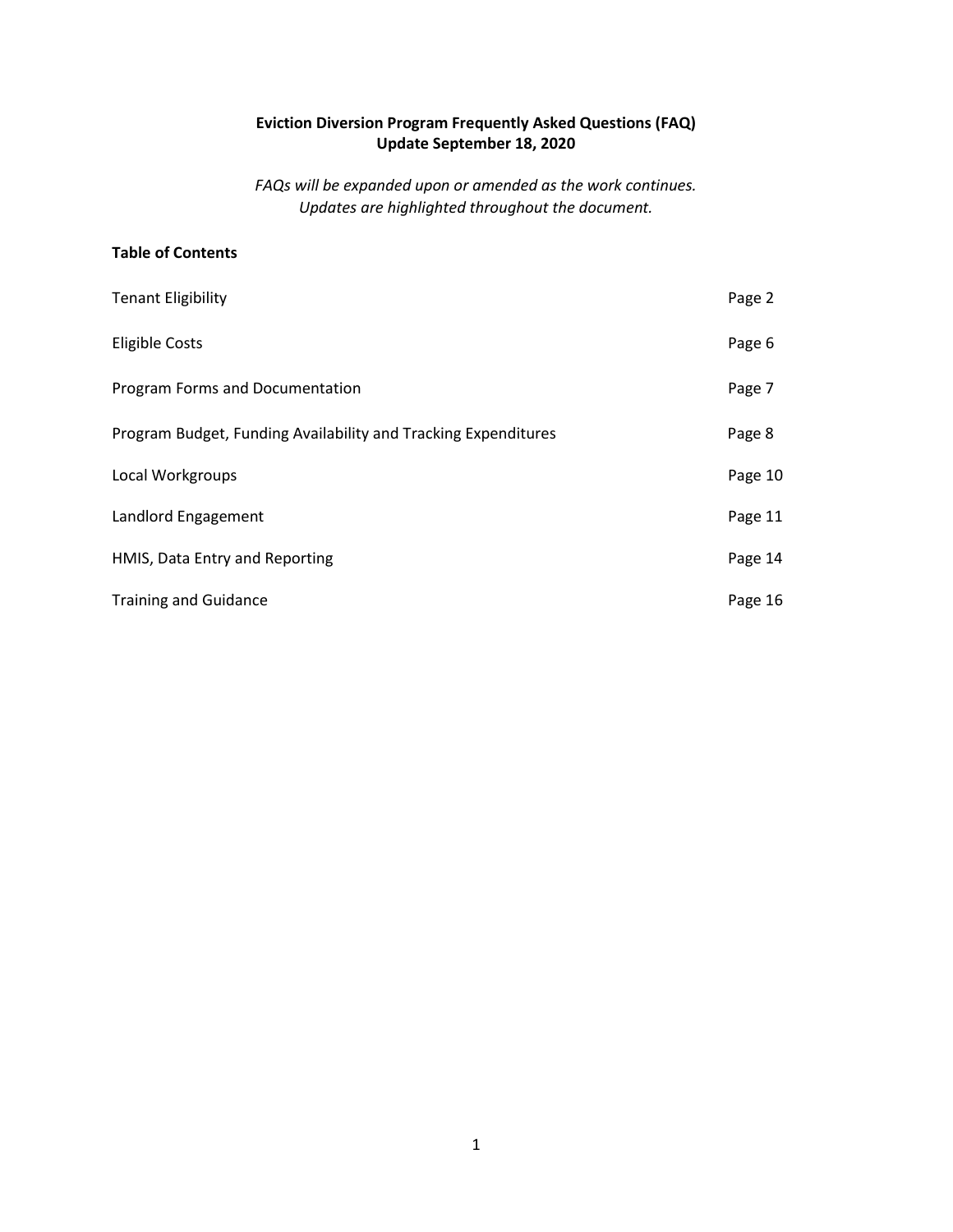### TENANT ELIGIBILITY

#### What is AMI for my county?

Here is the link for the EDP AMI charts for each county: https://www.michigan.gov/documents/mshda/MSHDA-EDP-Income-Limits\_696597\_7.pdf

### What is 150% FMR for my county?

Please see the 150% FMR chart provided for the EDP.

### Can students be assisted with EDP funds?

Yes.

### If rent for a unit is beyond 150% FMR, can the tenant still be assisted but the arrearages are based on the 150% FMR level?

Yes, assistance may still be provided but the all funds to clear up the arrearage, including the amount over 150% FMR, must be secured with a Settlement Agreement or Conditional Dismissal in place before EDP funds are dispersed to the landlord.

### Which FMR would be use for a single person in a two-bedroom unit?

Please refer to the EDP FMR chart. The FMR is based on the unit size, not the number of people in the household. Assistance for a single person in a two-bedroom unit would be based on the 2 bedroom 150% FMR.

### Will an AMI chart for different household sizes be given or will you tell us where we can find a chart that tells what the AMI limits are for different household sizes? Yes, the AMI chart will be posted on MSHDA's website.

# Is the future rent assistance something the tenants needs to accept? If they have regained income, can they accept the past due repayment and deny the future rent assistance?

The tenant is not required to accept the future rent assistance, however, this decision must be made by the tenant, not the agency providing EDP assistance.

# If federal unemployment (or any income) is stopping for a household, and they have not regained income adequate to pay rent going into the future, do we still help them pay past due rent? Not knowing how they will make it work going forward?

Yes. If the family is under 50% AMI they will also be eligible for up to two months future rent payments up to \$1200 (please refer to Program Guidance for additional details). Case management must be offered to the family. Please refer to EDP Guidance: The Tenant Process and Case Management Outcomes for additional information.

### How do the total assistance caps relate to capping at 150% FMR?

Assistance may be capped in two different ways: 150% FMR and Total Assistance. It is possible for assistance to be capped due to the rent being over 150% FMR even if the total assistance cap has not been reached.

### Are tenants with a month to month lease and/or a "verbal or oral" lease eligible? Yes.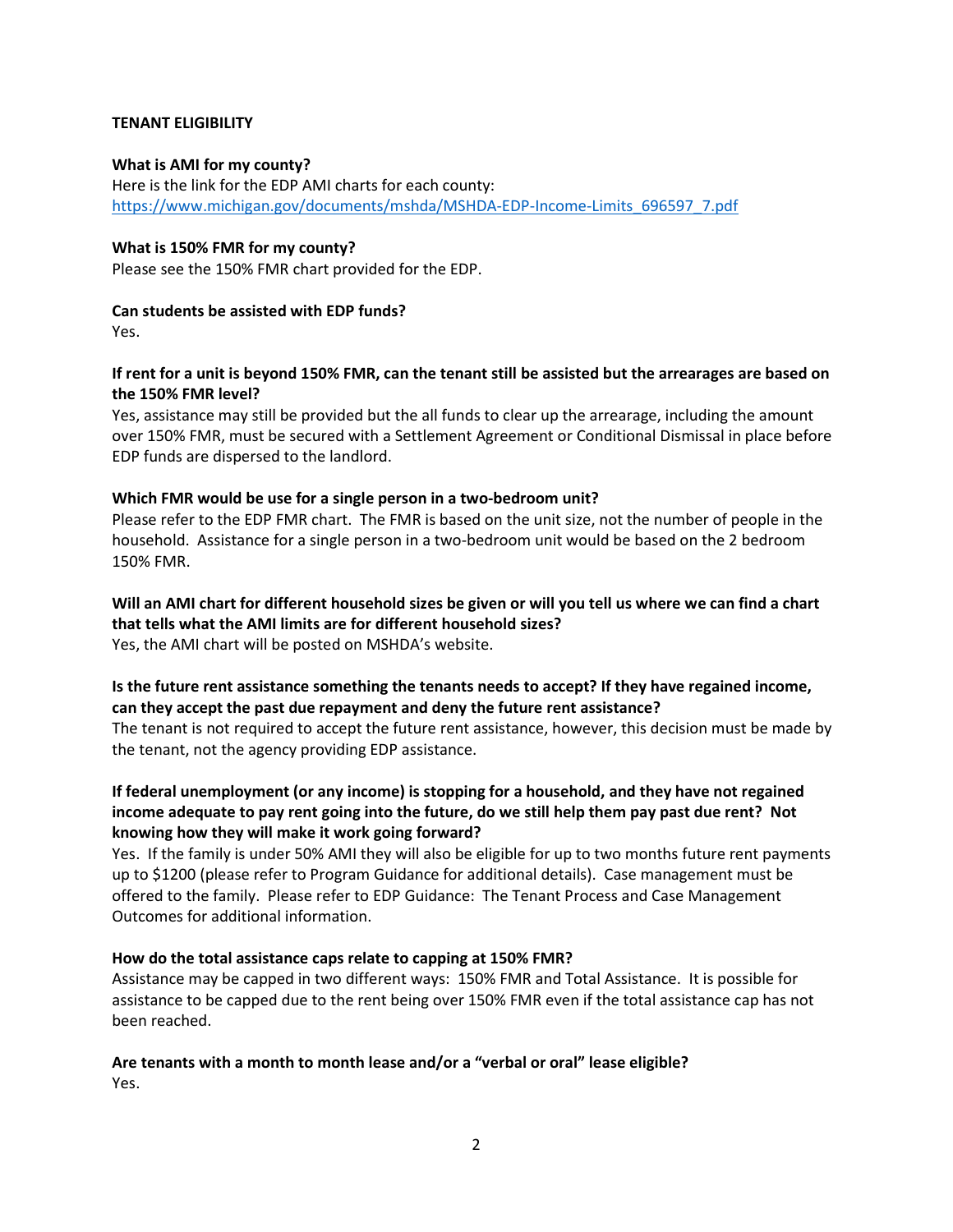# How do we handle conflict of interest cases when the tenant has a family member working for the EDP partner agency or the tenant works for the EDP partner agency?

Agencies can still work with these households, as long as the source of conflict is not directly handling the case (i.e. another, unrelated worker is review/approving eligibility and assistance).

### A household member left the units months ago but is still on the lease. Can the family be assisted?

Yes. The application should be completed based on the current residents living in the unit and in need of assistance. It should be noted on the application that the specific household member on the lease no longer resides in the unit.

# We have a tribe in our county that we haven't been able to help before because the units on the reservation are subsidized. Now with the CRF funds we can help families in subsidized units. The tribe has reached out to ask about our assistance. They use tribal court and their own legal aid. Any suggestions and guidance for working with tribal courts would be great.

Any comparable legal forms the tribe uses are fine to use with the Program. The provided settlement agreement should be used for cases where the landlord has not yet filed for eviction in the tribal court.

### Should plasma donations be considered as unearned income?

Yes. Plasma donations should be noted on the tenant application and self-certified if there is not written verification of the income.

# If a child's income is paid in the parent's name, for example SSI, does that count as income? No. Children's income is not counted.

# The tenant has a dog that they pay an additional \$35/month for. Is that something that can be paid for with these funds or would that have to be entered into a settlement agreement?

If possible, please work with the landlord to see if the landlord is willing to waive the pet fees in addition to the 1/9 of the landlord forgiveness amount. If the landlord will not waive the pet fees, then the pet fees must be put into a tenant repayment plan in the Settlement Agreement, if the landlord is willing to accept a payment plan. The Program cannot cover the cost of pet fees.

### Can additional fees such as car port fees or washer and dryer rental from the landlord be paid?

Carports or washer/dryer fees are okay to be included in the rent if they are clearly outlined in the lease.

### Can a tenant living in a motel be assisted with Program funds?

No.

### Can a tenant renting a room be assisted with Program funds?

If a tenant is renting a room, please send details regarding the situation to the EDP mailbox including:

- Is there a lease?
- Is there verification of past payments made to the landlord?
- Are the tenant and landlord related and if so what is the relationship?
- Has the tenant ever lived in the unit without being required to pay rent?

The case will be reviewed and a determination will be sent to you.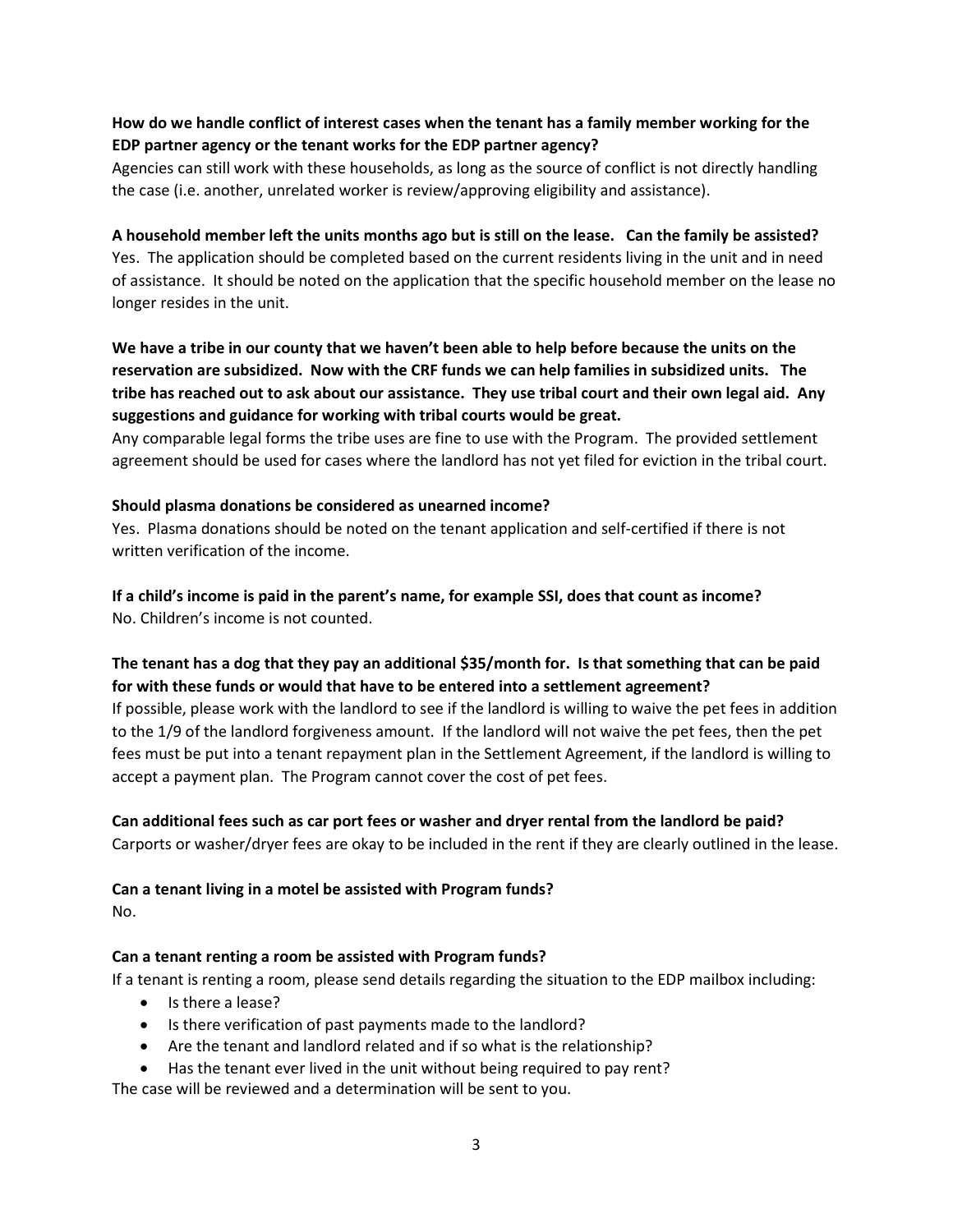We have someone who receives social security, but they lost the benefit award letter that has the amount needed for verification. They took a screenshot of their bank statement and it has a monthly deposit that is titled "social security." Is the bank statement adequate verification of income? Yes, verification of automatic deposits on a bank statement are acceptable verification of income if the tenant is not able to obtain a new award letter from Social Security in a timely manner.

# The tenant's income is below 50% AMI but the worksheet shows a tenant portion of the rent due. Is this an error?

Tenants with income below 50% AMI will show a tenant portion due if the program cap on assistance has been reached. This will happen when the arrearages go over the cap amount and/or when the tenant has arrearages from prior to March 1. When this happens, please assist the tenant in attempting to secure assistance from other funding sources to cover the arrearages over the cap amount and/or set up a tenant repayment plan with the landlord. Additional information on these topics can be found in the program guidance document.

# We have a situation where a tenant submitted a Notice to Quit with a rental amount leading up to July, however, once received at our agency, it is now August and they are past due for August (not on the Notice to Quit because it was only up to July's past due). Do we need an updated Notice to Quit? Or is a landlord statement with rental arrears owed sufficient?

An updated Notice to Quit is not required. If you are still in the process of working through the case the application may be updated and the landlord should submit an updated ledger to document rental arrears. If the agency has already reached completion of the Settlement Agreement it is too late to make any changes to the case. It is acceptable to update cases as stated, but assistance should not be purposely delayed to provide assistance for an additional month.

# When paying the future rental payment(s) are we able to pay that rent in advance or do we have to wait to release funds in the month the rent is due?

All EDP payments are made at the same time for the tenant.

### Can the program assist with land contracts that are behind after March 1, 2020? No.

# Can EDP funds be used to cover utilities when the bill is in the landlord's name and the landlord gives the bill to the tenant to pay every month or when the landlord charges a separate monthly amount to the tenant for utilities?

EDP does not cover utilities. These additional expenses could be covered by other funds from the agency or put into a repayment agreement as part of the Settlement Agreement, but EDP funds may not be used to cover utility expenses.

# Can the program assist tenants who already have a judgement against them but are still living in the unit?

Yes, program funds may be used to assist tenants after the judgement if the tenant is still living in the unit. The settlement agreement should be used for tenants in this situation.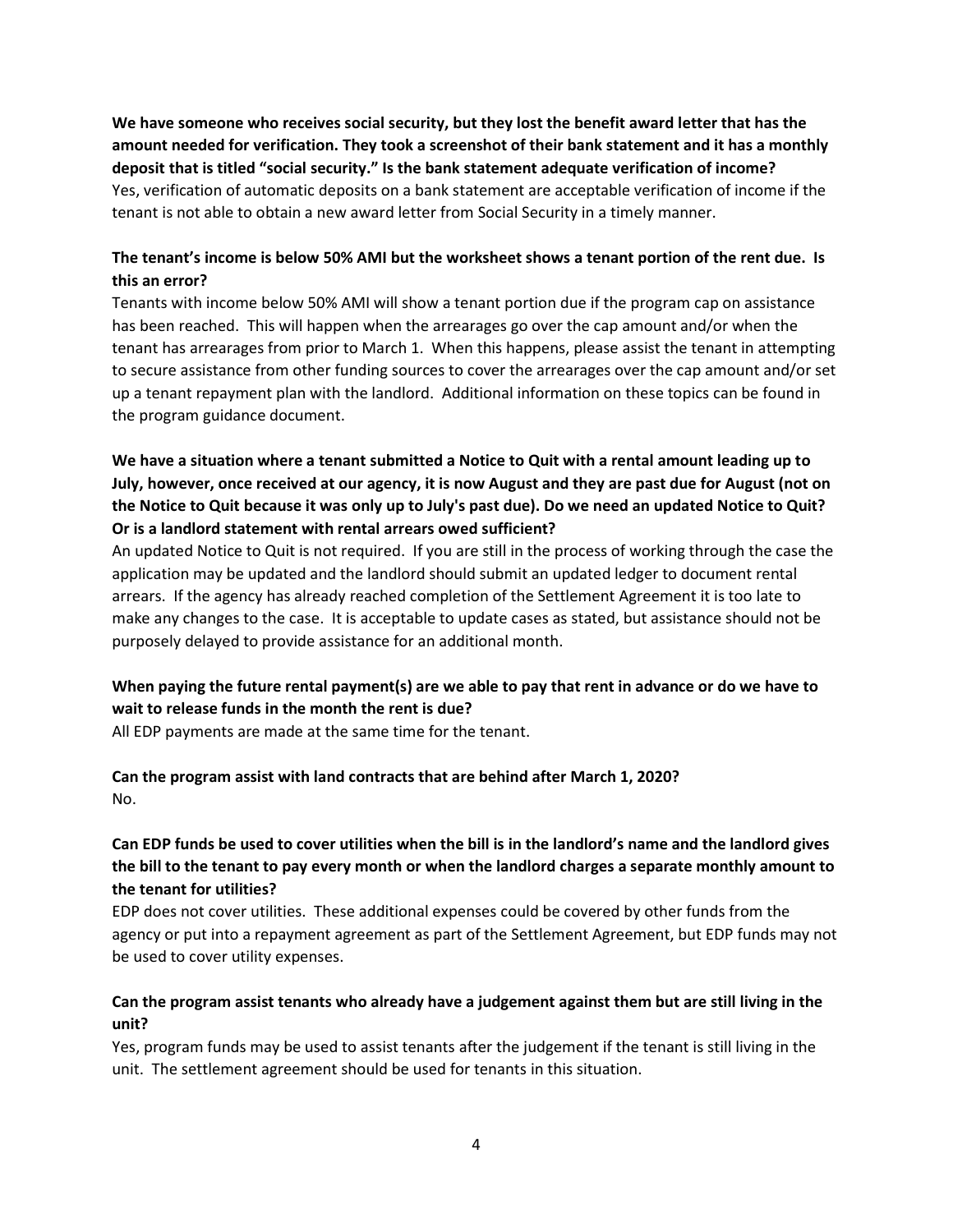There is a lease reflective of \$900 for rent and signed in 2019. The rent was raised as a verbal and now is \$950 which was noted on the application and in the documentation. There is nothing newer reflective that the rent amount changed. Can we use the lease from 2019? The landlord does not want to do a new one.

If the tenant agrees that the rent was raised to \$950, then \$950 can be used as the monthly rent. A clear reporting of the unpaid rent is required and if the landlord is using the application to do this, the tenant should also be asked if this matches their records in terms of how much they owe.

Now that EDP can pay up to two months of rent in advance, can we wait to pay the rent to make sure the tenant is still living in the unit and also for auditing purposes? For example, if we are paying September and October rent, can we wait until the end of September to pay the October rent? Yes. HARAs may either:

- make one payment to the landlord or
- make two payments to the landlord (first payment = rent arrearage and one month future rent, second payment = second month future rent)

What is an acceptable document to verify unemployment? The complaints from the clients have been they just have a prepaid card where the payments are going and they don't have access to or receive statements from that card. Another has been they don't know where to obtain documentation inside the unemployment system.

If the tenant has not received or does not have written verification of unemployment income, if they have access to the internet they can log in to their account and send a screenshot or picture showing the unemployment payments that are loaded onto the debit card for the past 30 days. If the tenant does not have access to the internet, they may contact unemployment and request written verification of the benefit amount.

# The tenant has a Housing Choice Voucher and is behind on her rent. For the months of May-July her rent was \$245. As of August it has decreased to \$124. How do I calculate this given there are two different rent amounts?

For the Total Rental Arrears and Portion of Total Rental Arrears Due After March 1, 2020 you will need to add up the amount of rent in arrears. For the Monthly Rent Amount include the most recent tenant portion of rent amount.

# The tenant paid her August 2020 Rent … which would be one of the 2 months for future rental payments. Can EDP still pay 2 months forward?

Yes, the tenant will still qualify for the lower of two months or \$1,200 of future rent.

# The tenant was approved for subsidized housing after the future rent payments were issued. The tenant portion of rent is less than the amount issued for future rent payments. Does the landlord keep the amount and credit the tenant for additional future months of rent assistance?

No. The landlord will need to send the money back to the HARA and the case will need to be redone (including updating HMIS) with the correct amounts for future months of rent assistance. For future reference, verify the tenant portion for subsidized units before issuing the future rent payments.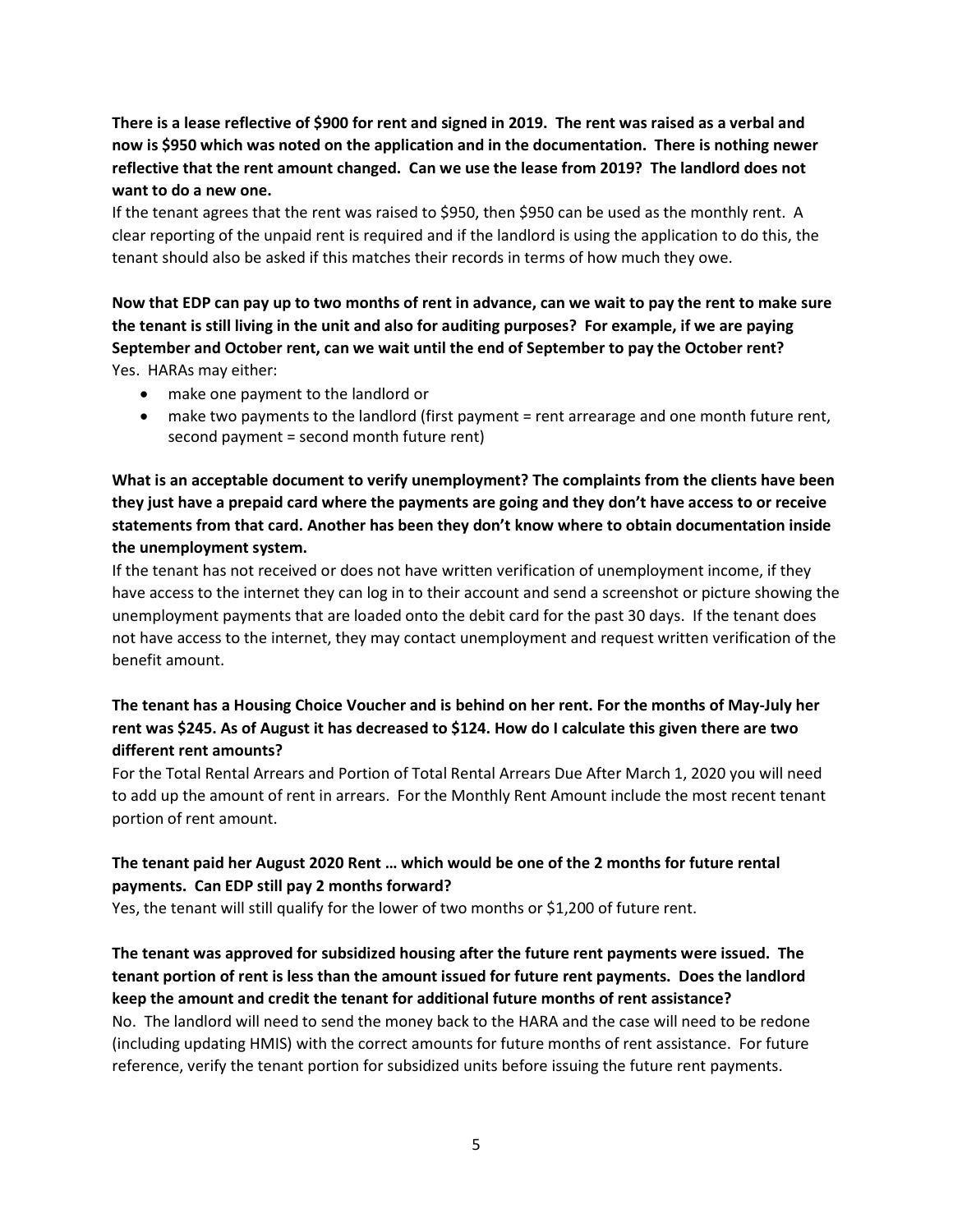### ELIGIBLE COSTS

### Can these funds can be used for households that are in subsidized units either through public housing or with vouchers?

Yes. The tenant portion of rent, not the contract rent, should be entered into the calculation worksheet.

#### Does this program cover transitional housing program evictions? Yes.

### Are there limitations to any type subsidies?

If you have a question about a subsidy not listed in the Guidance document please send your question to MSHDA-EDP@michigan.gov

### For relocation cases, can security deposits be paid?

No. EDP funds cannot be used for relocation.

Can we offer support to the mediation volunteers that will be working with us on the eviction diversion cases? It would be nice to be able to offer some sort of a stipend for the volunteers as there will be many more cases for them to work with us on now. I thought that Kelly had said in the initial webinar on this funding that if this was something we wanted to do, to reach out for approval. I am wondering if we could consider doing this and if there would be a CAP that MSHDA would want us to set on this.

For mediation services, the HARA may choose to use some of their case management/admin to support these services. Up to 1/3 of CM and Admin may be approved. The workgroup will need to decide how the mediation volunteers will work with the Legal Services staff in the work flow.

#### Can program admin staff time be charged to admin costs or must that go to staffing?

Any staff time should go towards case management, if for some reason there is a request to bill it to admin, please email the request to MSHDA-EDP@michigan.gov

### Can staffing line be used to pay for legal assistance? Or with the Legal Services Agency at the table, they are essentially expected to fund all legal assistance?

Grant funds being paid directly to the Michigan State Bar Fund for legal assistance.

### Do program funds allow us to cover the costs of a current employee at the court system for the time being spent on this program?

No. Courts are not a funded partner under CRF EDP. Funds should not be given to the court for staffing costs. If the court needs to charge for room space that could be billed to Admin.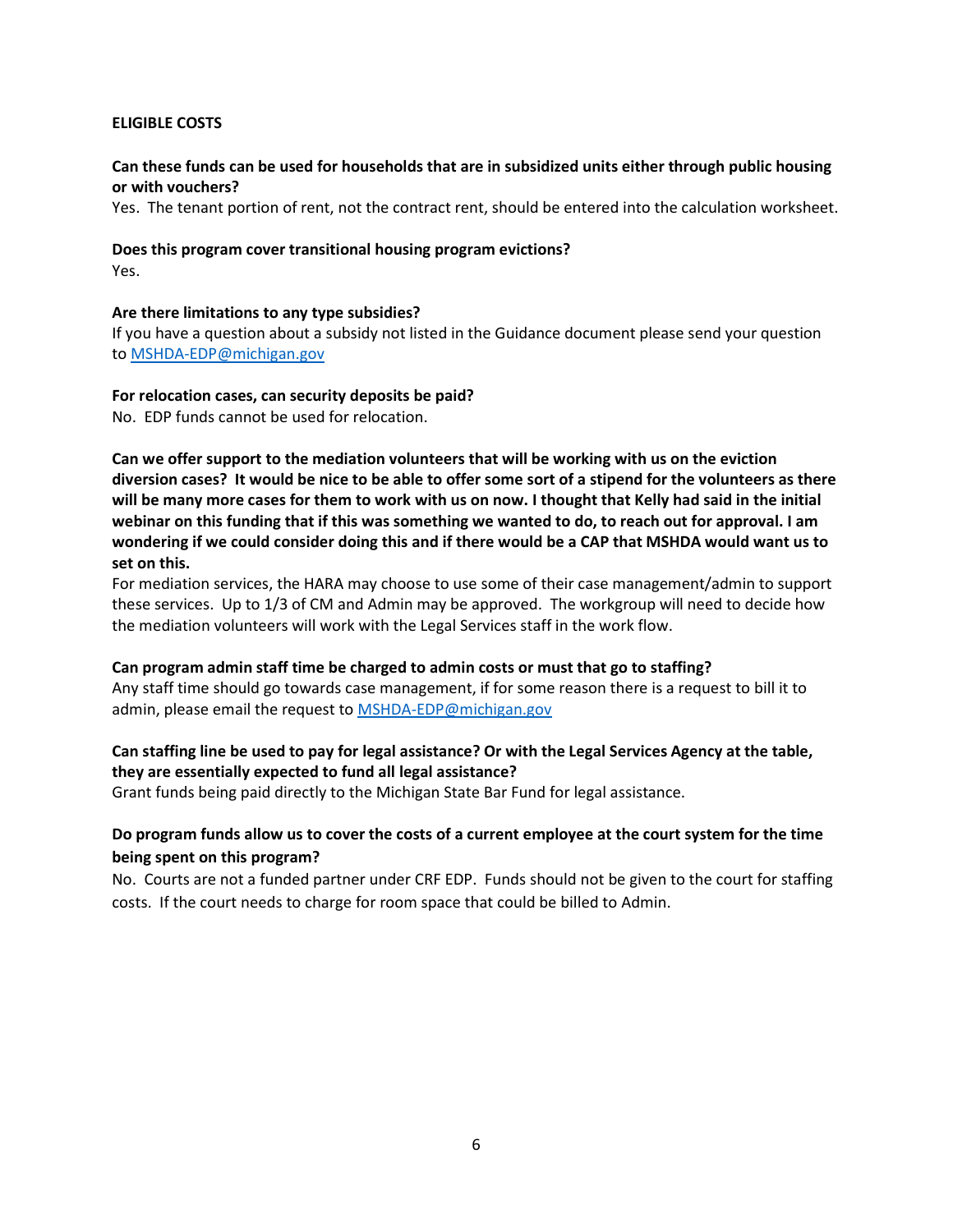### PROGRAM FORMS AND DOCUMENTATION

Is the HARA required to use current ESG forms for HMIS data collection on households and for documenting income, etc., or are you providing new forms for us? The EDP has a tenant application to collect necessary information from the tenant.

### Is there a monitoring checklist for this program so we can verify on the back end that we will collect all necessary paperwork on the front end?

Yes, a monitoring checklist will be developed and sent to you.

If households do not owe back rent prior to March 1, 2020, are they still required to complete an SER in order to qualify for HARA rent payments or can the SER be waived? SER applications are not required to qualify for EDP assistance.

Can EDP forms be signed virtually as many agencies are not yet meeting face to face? Yes.

If you are accepting a notice to quit as documentation, can we pay back rent if they do not have a summons?

Yes.

Are we required to use the MSHDA cover sheet for the tenant application form? Yes, all forms must be used as presented.

# In addition to the EDP forms will we also have to complete the ESG forms?

No. ESG forms only need to be completed if ESG funding is used.

### Is there a utility calculation schedule?

No. The EDP does not assist with utilities. Utility amounts are not included in the determination or calculation process.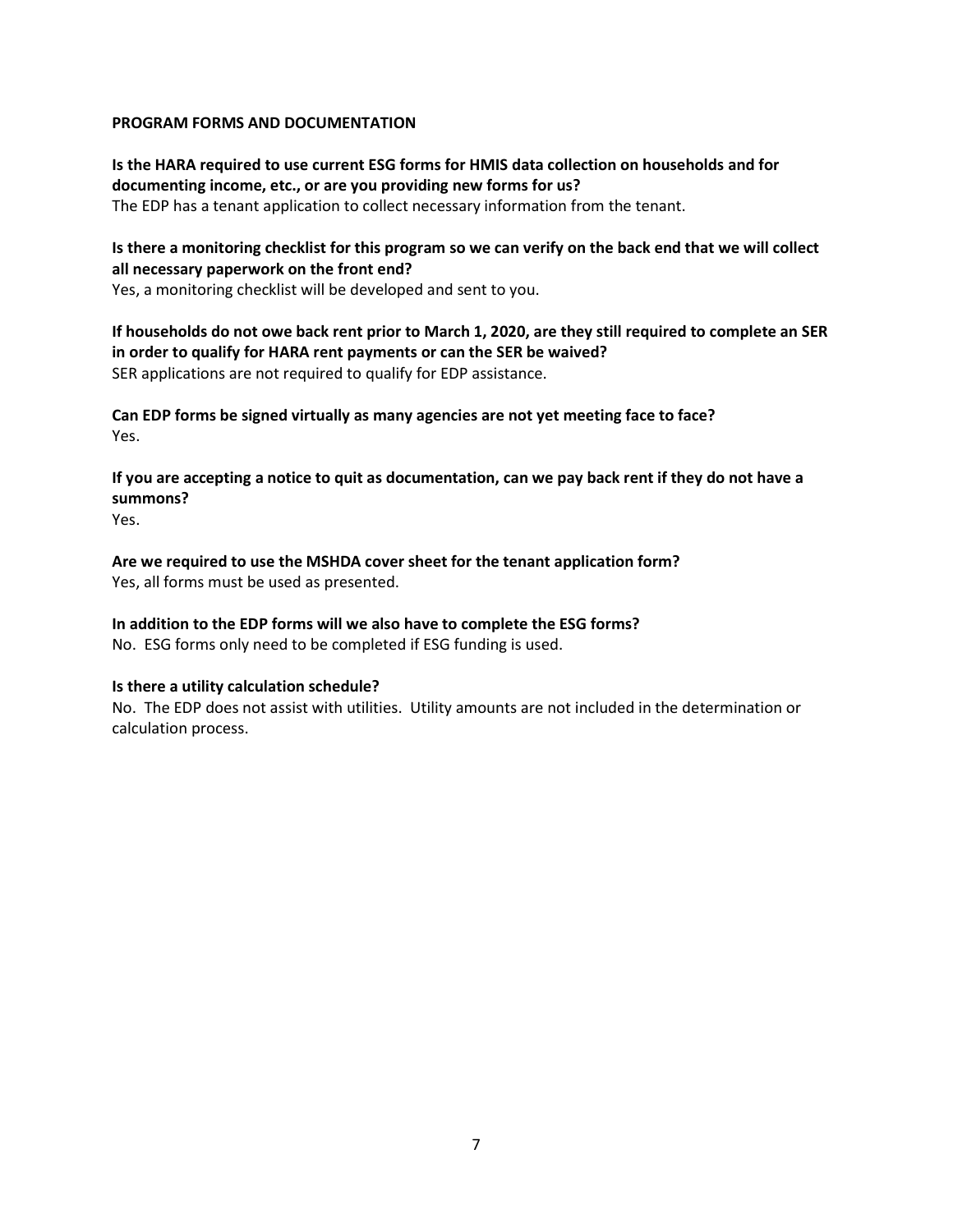### PROGRAM BUDGET, FUNDING AVAILABILITY, AND TRACKING EXPENDITURES

# This appears to be a 6 month program. Will there be a penalty to the CoC if all of the funds allocated are not spent by the end of December? What might happen if the funds are not used? Is there opportunity for extension or do the funds go back?

There is not an opportunity to extend these funds beyond December. The CoC/LPB will not be penalized if all of the funds allocated are not spent by the end of December. MSHDA will be closely monitoring the expenditure of funds throughout the state and will work with each group to address any problems that may arise regarding the expenditure of the funds. If it appears that the funding needs for any CoC/LPB were overestimated, the amount of funding for that area may be reviewed and some funds may be moved to a CoC/LPB where the funding needs may have been underestimated. Any leftover funds after December will be lost.

#### When can we expect this funding to be ready to spend?

Case management and admin funds can be incurred starting July 1, 2020.

#### When can we expect the grant agreements?

July 23.

#### Do you have an expenditure and FSR guidelines for us?

Expenditure and FSR guidelines are being developed and will be distributed.

### MSHDA has stated that CRF funds should be used first, before other funding sources, for prevention arrearages. However, it may be up to 3 weeks before we receive our first advance. Can we use ESG funds in the meantime?

ESG funds should be reserved for tenants who may need assistance for eviction prevention due to rent arrearages from prior to March 1, 2020. It is likely that by the time (or before) the case is processed in the court system and by the time eligibility is determined, the funds will be available to disperse. A payment date will be included in the Settlement Agreement or Conditional Dismissal. If the fiduciary requests the advance quickly, funds may be available as soon as August 10, 2020.

#### When might we be able to receive a second advance?

Advances will be made based on submission of the FSR which may be done monthly or more frequently depending upon your rate of expenditure of the funds.

### Can the prescribed budget be adjusted? For example, removing excess staffing or admin dollars to direct assistance.

No. Case management funds may not be moved because we need to make sure there are sufficient staff available to quickly serve tenants and landlords.

#### How long does it take for an agency to get an advance after they submit the FSR?

Checks should go out to agencies approximately one week after the FSR submission.

### When will we find out how much money will we get for staffing? We cannot hire more people if we do not know how much money will be available.

Funding and budget lines (financial assistance, case management, and admin) were announced to CoC/LPB, fiduciary, and HARA points of contact. Staffing is available to HARAs and, in select areas, other subgrantees as identified by the CoC/LPB.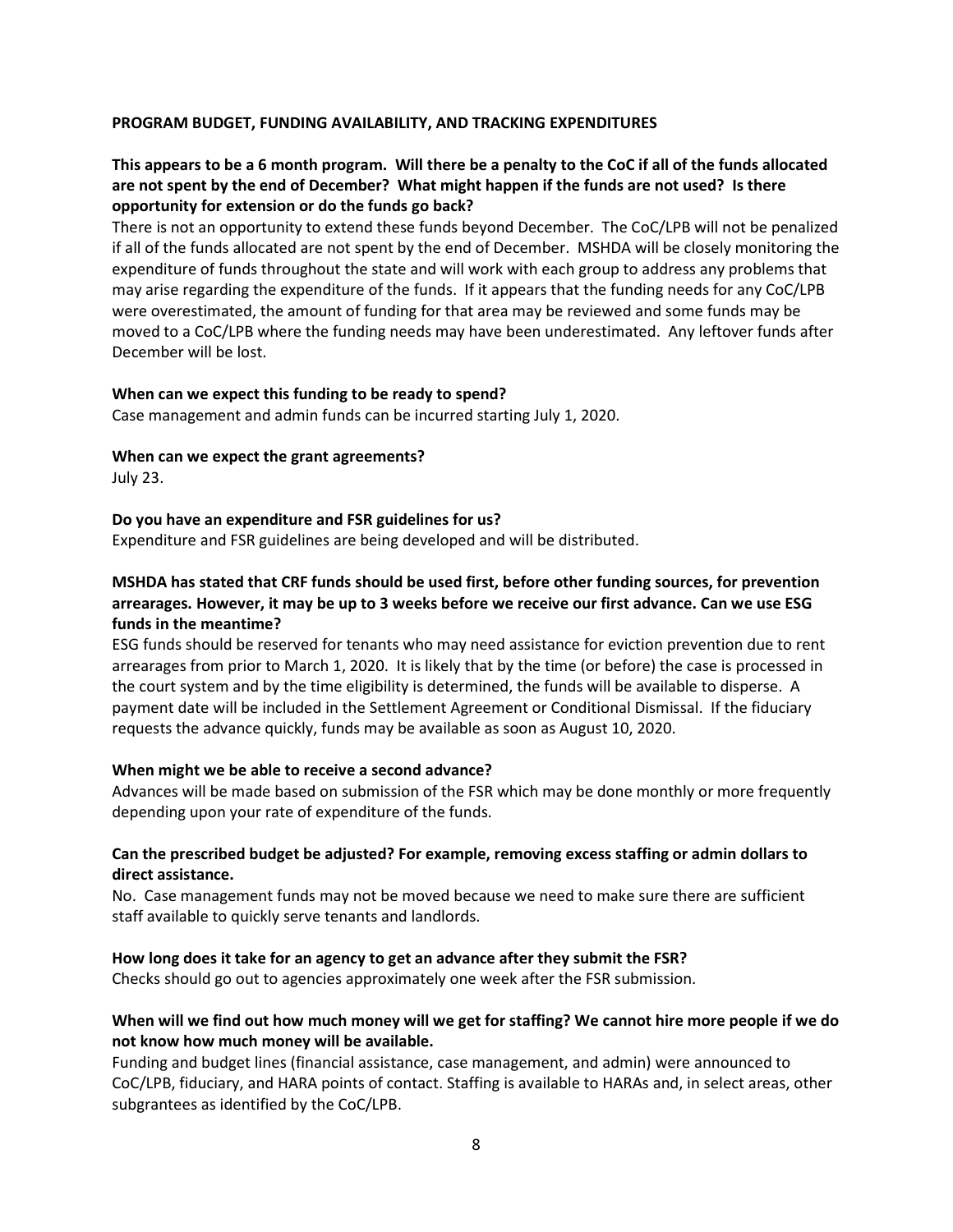### So we won't have funding until at least July 23rd? What are we to do until then?

Agencies can complete assessments and applications with tenants and landlords seeking assistance. Commitments for financial assistance can be made at this time and payments can be made once the funding is released.

### What is the breakdown of the budget? For example, what percentage of the grant amount can we spend on supplies, admin, etc.

Funding and budget lines (financial assistance, case management, and admin) were announced to CoC/LPB, fiduciary, and HARA points of contact. These are fixed and cannot be moved or amended.

### Will HARA's be required to submit a budget at the beginning of the program for financial assistance, staffing, admin?

Funding and budget lines (financial assistance, case management, and admin) were announced to CoC/LPB, fiduciary, and HARA points of contact. These are fixed and cannot be moved or amended.

The eviction moratorium allows discretion by local courts in upholding the 30-day delay in evictions once the eviction moratorium ends. If HARA partners are not going to have contracts finalized until Aug. 13th, how are tenants who need assistance being supported in the period between July 15th and August 13th?

Grants will be created by July 23. At that point the fiduciary may submit FSR #1 for the first advance.

# What happens if all the admin money is spent but not all of the rental assistance money gets spent? For example, staff will need to be paid regardless of whether or not there are enough eligible cases to spend the money on in the county.

It is fine if all the admin costs are spent. If there are significant rental assistance funds available in October/November, some of the rental assistance may be diverted to other communities that have higher spending.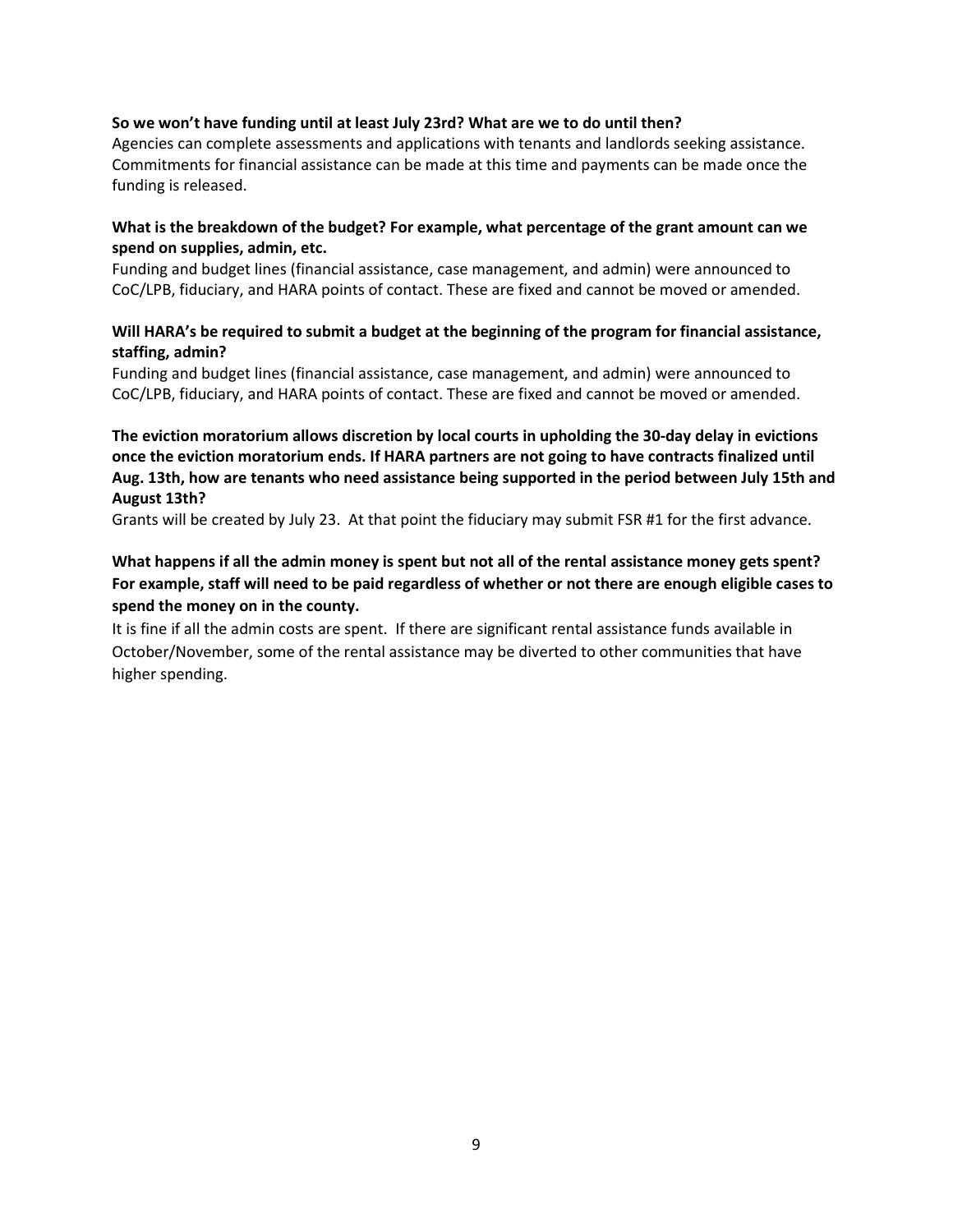### LOCAL WORKGROUPS

### We cover several counties. What if all courts do not attend our weekly calls?

MSHDA is looking for regular participation in the weekly meetings. If a court is not regularly participating in the weekly meetings please notify the EDP mailbox. If a court has very low amount of landlord tenant filings, they may not be needed to participate weekly, but please let MSHDA know if they are not participating enough so that you can get the program established.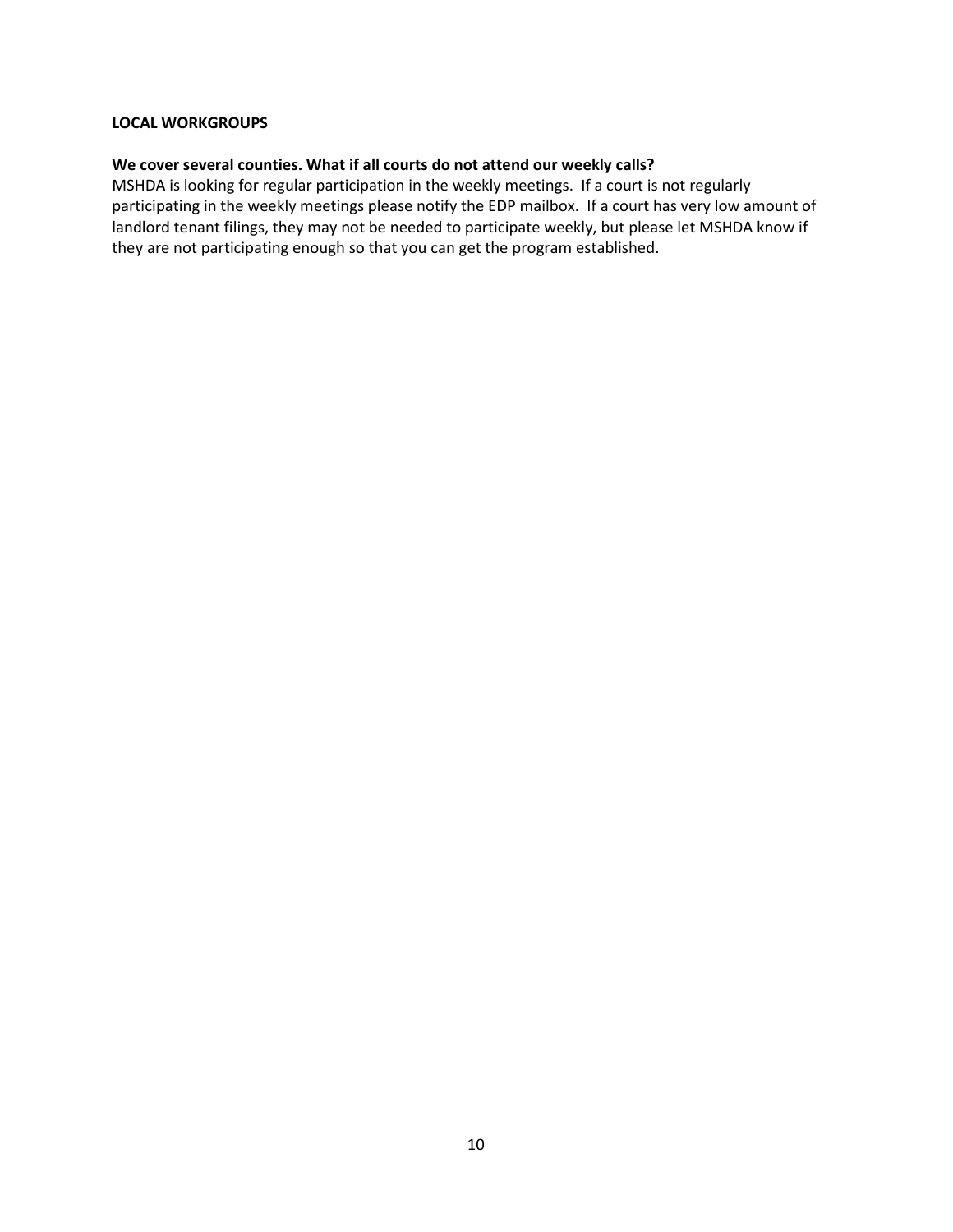#### LANDLORD ENGAGEMENT

If a landlord wants to evict a tenant for both non-payment and also for damages or other problems, how does this work? Does the LL need to begin the eviction process for non-payment to access the EDP funds, then after he gets the EDP funds begin the eviction process again for the damages/other issues?

If the landlord intends to eventually evict the tenant for damages or other problems they would be violating the settlement agreement that basically says when they sign it there are no current reasons for landlord to evict. If the tenant were to damage the unit after the payment or not pay their rent, then the landlord can evict, but they should not be filing later for things that happened prior to the EDP settlement.

### Can we use ESG funds if the landlord refuses to work with the EDP?

EDP is the only program HARAs and communities should be using for households facing eviction and have up to 100% of AMI. ESG should not be used to replace EDP if the landlord is unwilling to participate in the EDP. If the landlord is not willing to participate in the EDP, the HARA should attempt to understand why the LL is refusing. If part or all of the reason for refusal is the tenant payment plan, the payment plan should be shortened to the point the landlord is comfortable.

### If the landlord participates in EDP, are they effectively agreeing to not take any legal action for 12 months in case the tenant doesn't keep their end of the bargain?

No. If the tenant does not comply with the repayment agreement and/or does not make future rent payments, then the landlord may choose to take legal action and restart the eviction process.

### Can the tenant pay for what we call the forgiveness portion if the landlord is intransigent? No. The landlord cannot obtain financial assistance for the landlord forgiveness portion.

# If the landlord has already forgiven some costs, do they need to forgive more under this program, or can previous forgiven fees be counted toward the 1/9 landlord forgiveness requirement? The landlord must forgive 1/9 of the rental assistance amount as calculated on the EDP worksheet. Previous forgiveness is not included in this amount as the EDP is only looking at the current amount of rent arrearages.

# The 7 day notice, or demand for possession only gives the tenant 7 days to pay or move. After that the landlord can file with court. So we only have a short amount of time to get this agreement done before it ends up in court and then we can't do the settlement agreement, which is what the tenant and landlord prefer. Most of the landlords we deal with do not want to wait much more than the 7 days.

Communicating with landlords is key. Most will be willing to wait for payment, if they understand the process, so that they can avoid court fees and lawyer costs that come with filing for eviction in court. If the landlord is not willing to wait for the Program process to take place, then the landlord has the option to move forward with the court process. Please work your partners at Legal Services and the court as you work with the tenant and make a determination on the case.

The landlord has submitted a landlord application but we have not been contacted by the tenant. Do we have to contact the tenant?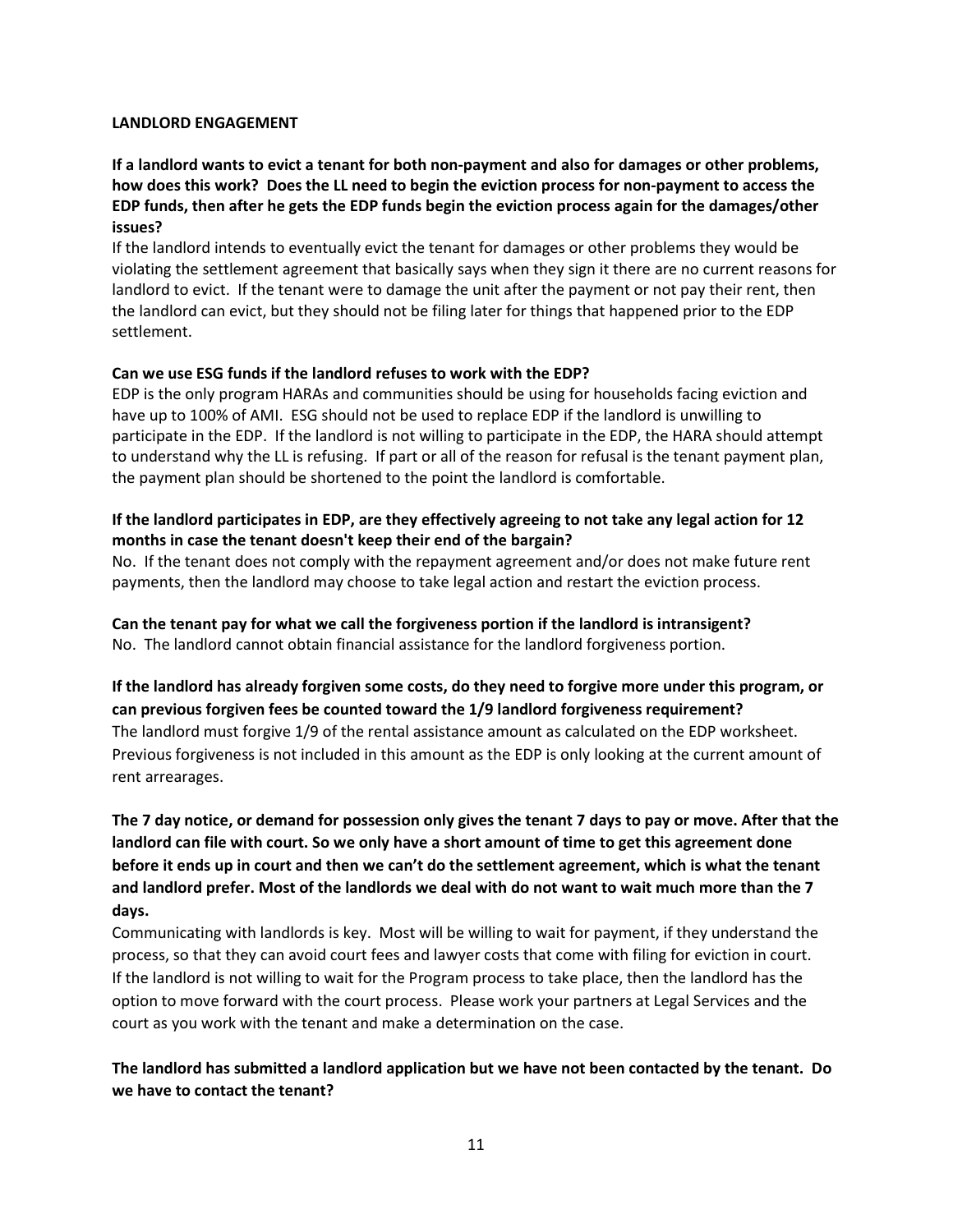It is agency preference whether or not to contact the tenant after receiving an application or other information from a landlord. Minimally the landlord should be contacted and informed that the tenant must contact the partner agency and apply for assistance. Promotional information about the Program should be provided to the landlord to share with the tenant.

# Can the landlord obtain assistance from another source to cover legal fees, court costs and/or late fees?

No. Legal fees, court costs over \$150 and late fees all must be forgiven or covered by the landlord without assistance from another source for the tenant to be eligible for program assistance.

# The Notice to Quit is landlord created. Is that okay? Are they allowed to create their own documents?

No. The Notice to quit must be on the actual form.

# Can MSHDA change the policy regarding landlords having to waive late fees and 1/9 landlord forgiveness?

No. The landlord waiving of fees and landlord forgiveness in in the Executive Order. MSHDA does not have the ability to change it.

The landlord sold the property. The tenant qualifies for 2 months future rent that would be paid to the new landlord. Do we fill out 2 Settlement Agreements and note the sale of the house and the new lease?

Yes.

# The owner has a management agreement in place for the property. Who should the check be issued to?

The check for EDP assistance may be issued to the management company if there is a management agreement in place. The settlement agreement should reflect the landlord's name and the management company name. Ideally this case should be reviewed by Legal Services prior to a determination being made.

# If tenants and landlords complete a settlement agreement on their own and return it to us is that acceptable? Or are tenants required to meet with legal aid?

If the landlord and tenant complete the settlement agreement on their own, it must be carefully reviewed. The tenant should still be referred to Legal Services for review of the case. If the tenant declines the referral to Legal Services, then the HARA should proceed with review of the case and making the determination.

### What verification is required for landlord court costs?

Landlord court costs must be verified using a court document. A ledger is not adequate verification of landlord court costs. If the landlord cannot provide any verification of the court costs the program worksheet should be completed for the rental assistance amounts. The court costs can be added to the worksheet upon receipt of the conditional dismissal. Court fee assistance is not an automatic \$150. \$150 is the cap. The rental assistance and the court costs can be put into one payment.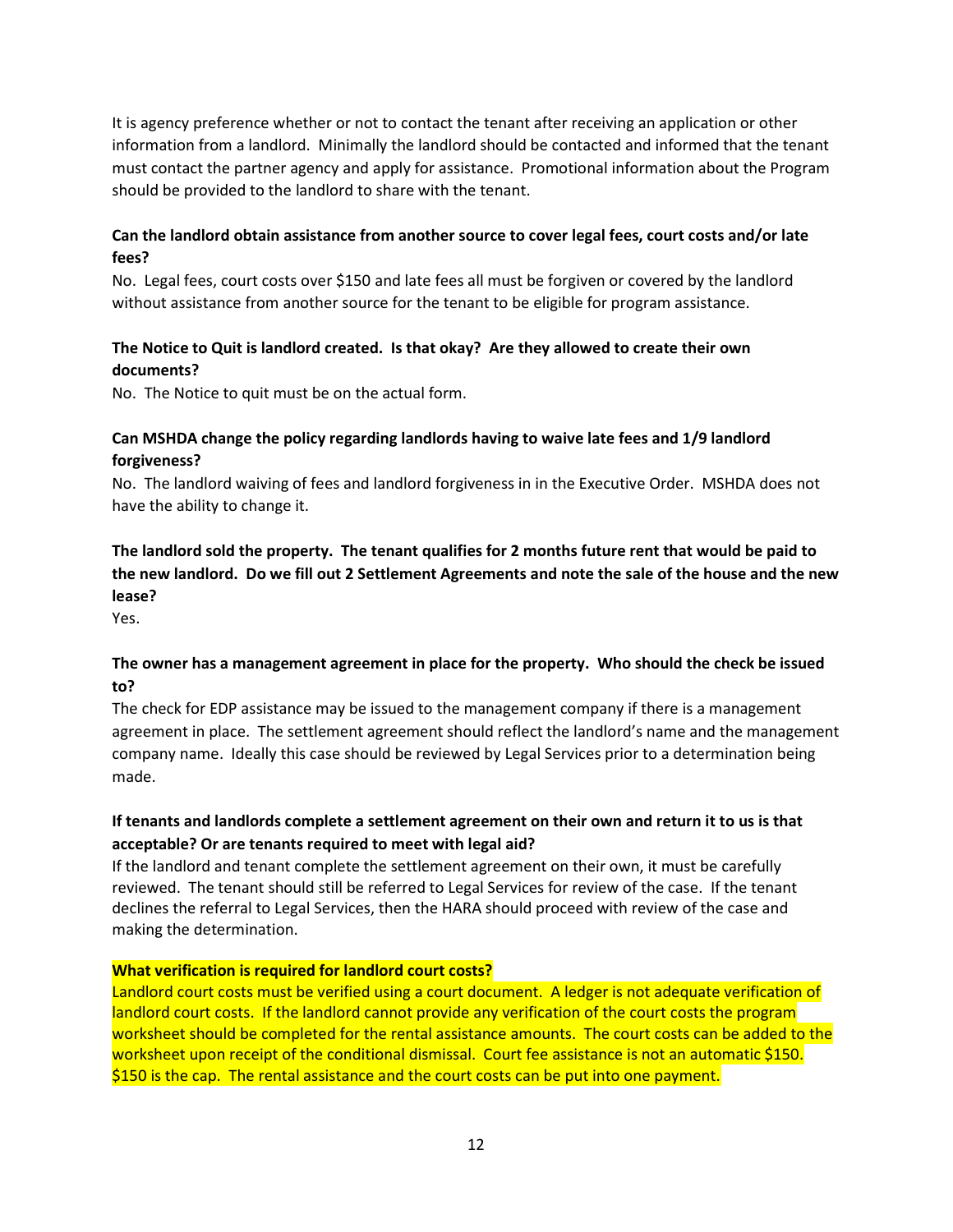If a conditional dismissal is used, when can the payment be made to the landlord? The EDP payment can be made after the conditional dismissal is filed with the court.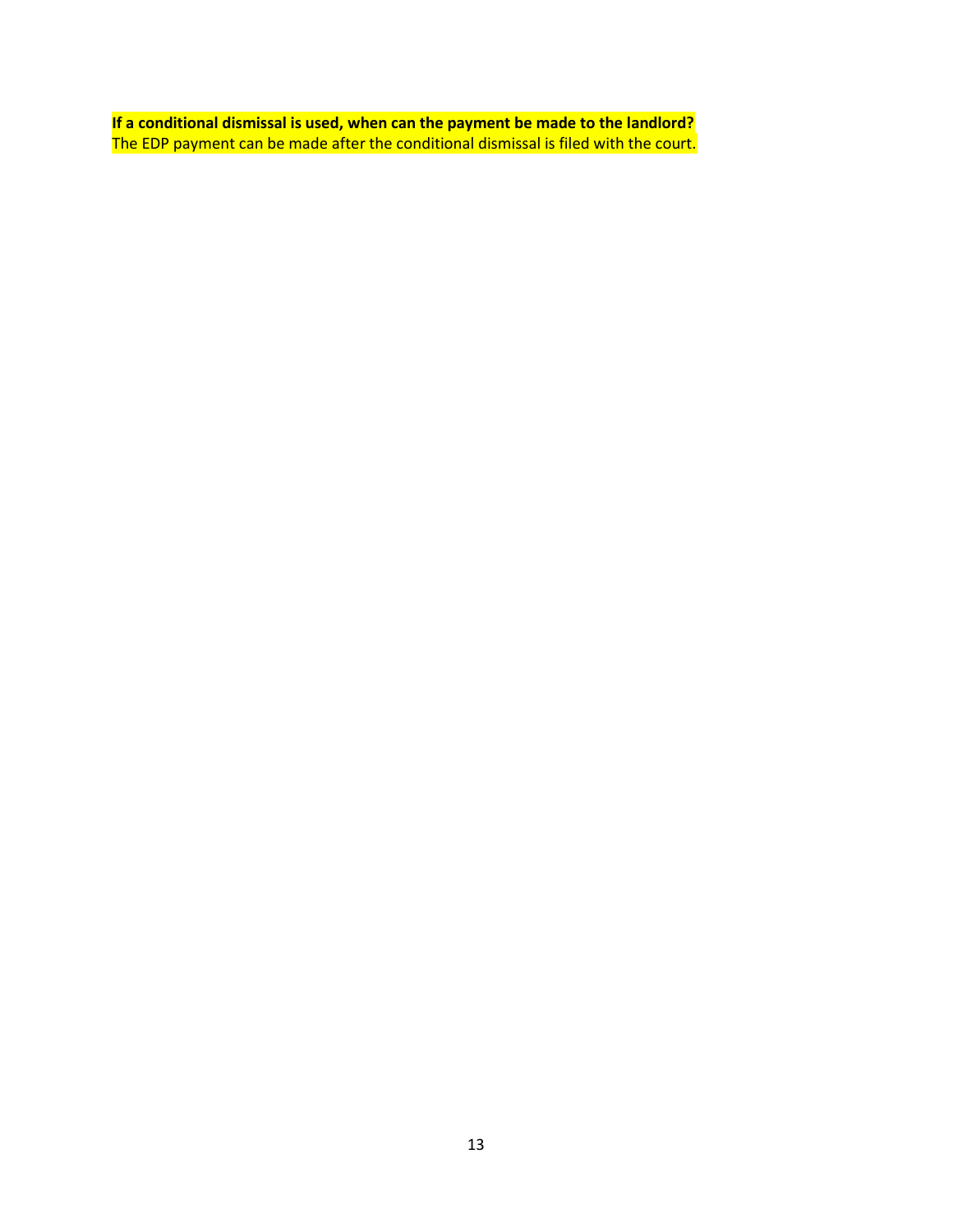### HMIS, DATA ENTRY, AND REPORTING

# Can you respond to the question re: why tenants are being asked if they are trans, instead of just asking them their gender?

The categories on the tenant application come directly from HMIS. All information noted on the application and recorded in HMIS is based on self-report or documentation as noted. No tenant (or client from any program) should be asked if they are transgender. Staff should ask for the tenant to identify their gender and record the response.

#### Are the HMIS provider pages set up?

Guidance to create HMIS provider pages for the EDP will be provided the week of July 20. Local system and/or agency administrators will be responsible for completing the provider page set-up. Additional assistance can be sought through the HMIS Help Desk.

### Will CAPERs be required?

Reports will be drawn from HMIS by MSHDA on a bi-weekly basis.

### Will there be a HMIS training on this data entry?

Yes. A recorded training from MCAH will be provided the week of July 20.

# What will be the required documentation for admin costs? (our HARA rents space in a building and is required to submit ESG admin costs based on a formula and submit backup documentation – will the same be required of CRF?).

Admin costs can be sufficiently documented through the general ledger.

# Are we counting self-certification of zero income in the 10% self-certification limit number? If so, this could be a problem as a lot of people may be zero income.

MSHDA would still like self-certifications be stay below 10% if possible. With the new flexibility of unemployment, many people will have that income so we do not expect quite so many zero income households. Case managers should talk with tenants reporting zero income and discuss what their previous employment/income picture was to try and get applicants to disclose all income sources.

# The EDP assessment on HMIS includes questions about the type of disabling condition a tenant has and whether or not they are receiving non-cash benefits, such as SNAP food assistance benefits. However, the Tenant Application form does not include these questions. Are these questions required to be completed on HMIS for EDP participants?

Agencies should complete as many areas as they can within HMIS, especially doing real-time data entry. If they are completing data entry from the applications at a later point, they are not responsible for entering information that is not collected in the form. Some data entry items like rental assistance amount, months in arrears or income bracket will be not be on the tenant application and will be contained in other areas of the tenant's file like the calculation worksheet.

### Is there an FSR policy for the Program?

The FSR guidance is the same for EDP as it is for ESG (the FSR spreadsheet as the coversheet, general ledger, timesheets). The schedule for submitting FSRs is monthly and the calendar is in the EDP guidance document. Additional information will be sent to fiduciaries once the FSR spreadsheets are sent out.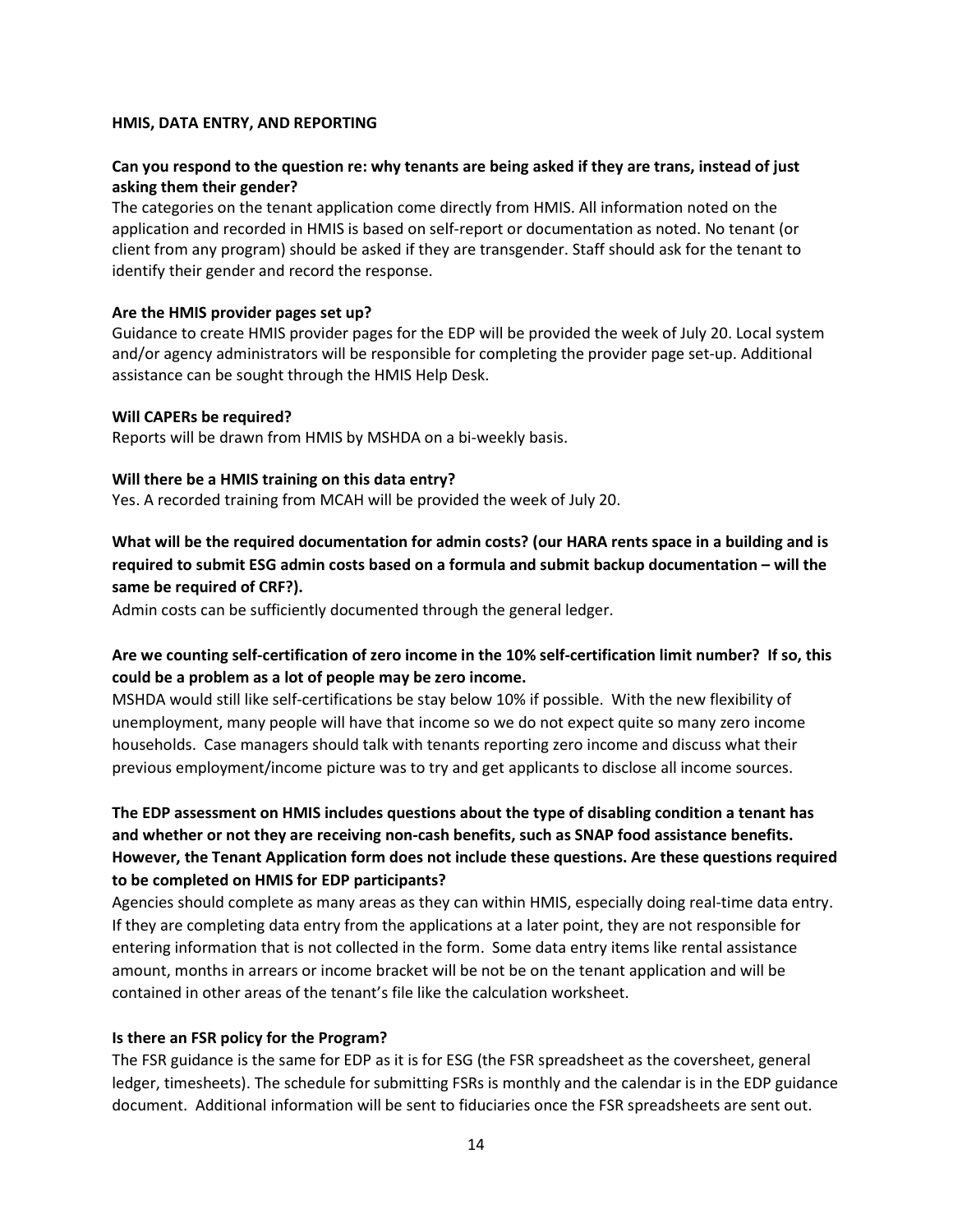We are receiving documents back from folks where they are not including social security numbers for every member of the household. On the MSHDA EDP guidance it states "Applicants cannot be denied Program assistance due to not providing a social security number for any member of the household." However, our HMIS Agency Administrator has let us know it is not an HMIS general practice to not collect a SSN for all members of the household and that SSNs are required for all members, preferably before money is paid out. Of course, we can reach out and request the SSNs, but it is possible we may not hear back which would mean HMIS data quality would be affected. Will it be required that social security numbers for all household members for EDP are entered into HMIS although not required for EDP itself?

Agencies should try to get SSNs, but if they cannot get them they need to proceed with the case and enter what they have in HMIS. This will be a small issue in HMIS, but should not present a problem overall.

# Do we add those who do not qualify for EDP or where a landlord has declined after apps are in, to the EDP HMIS page? Do we add them and then make a note they are not eligible?

Yes, declined and ineligible applicants should be entered into HMIS. There are several options to select from to explain why the tenant was not assisted. There are referral outcomes to complete for tenants who are not assisted.

I am exiting clients from the EDP program in HMIS. However, I'm not sure how to answer the "Referral Outcomes" question when we financially assist someone. The options for a successful outcome do not seem to be a choice. From the drop-down, the options are "Eviction involves health and/or safety issues, landlord opt-out, tenant opt-out and tenant ineligible." What would you suggest for a client who we financially assist successfully?

There is no required referral outcome tenants that receive EDP assistance. This data element is only used to track the reasons why tenants are not served by the project (beyond basic eligibility).